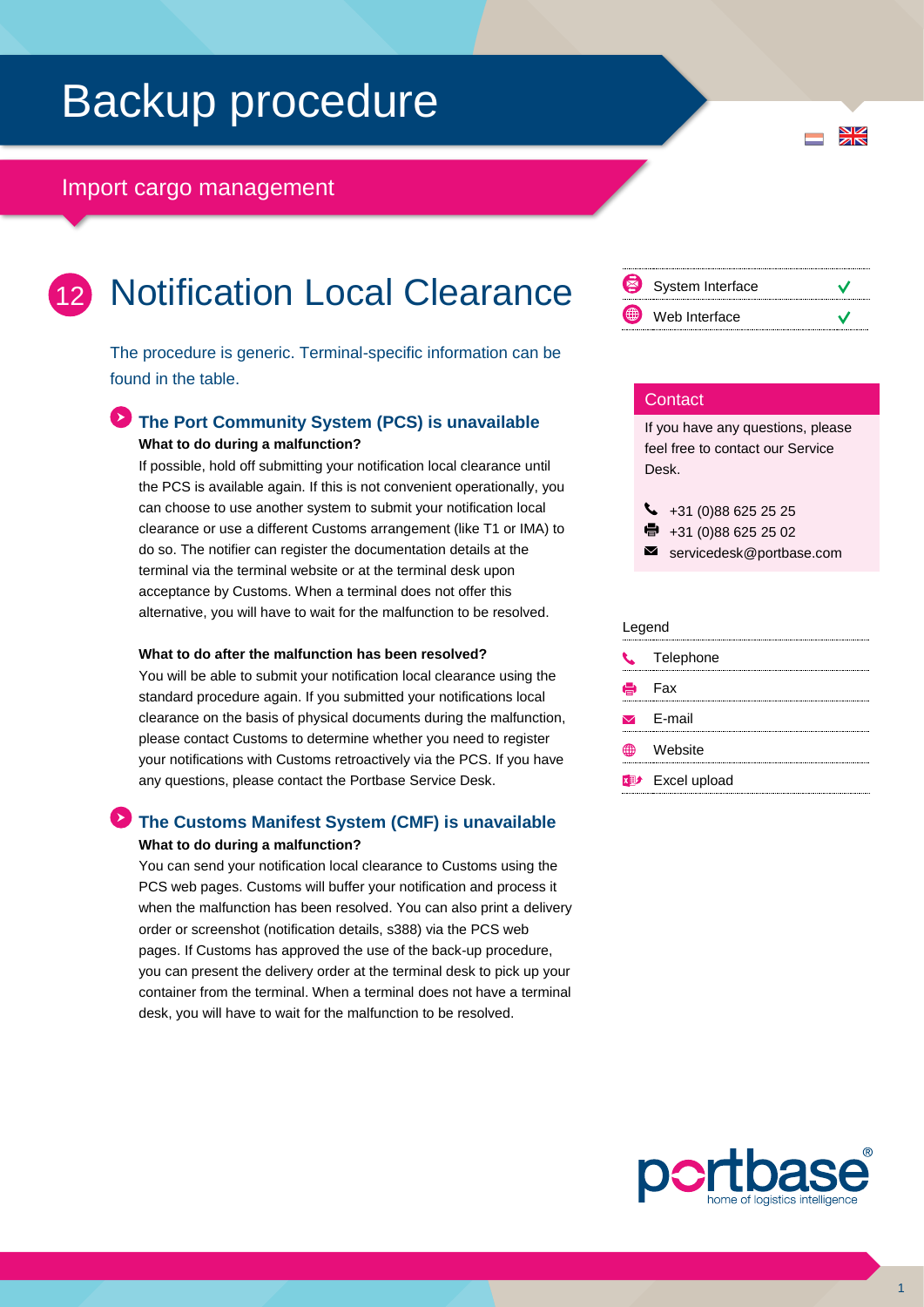## Backup procedure

## Import cargo management

You can also choose to declare your goods using a different Customs arrangement (like T1 or IMA).

Upon completing the declaration, the notifier can register the documentation details at the terminal using the Service Notification Import Documentation, the terminal website or at the terminal desk. When a terminal does not offer this alternative you will have to wait for the malfunction to be resolved.

#### **What to do after the malfunction has been resolved?**

You will be able to submit your notification local clearance using the standard procedure again. Notifications submitted during the malfunction have been buffered and will be processed when the malfunction has been resolved. If you have any questions, please contact the Portbase Service Desk.

#### **The terminal system is unavailable**

#### **What to do during a malfunction?**

All formalities will be handled at the terminal desk. When a terminal does not offer this alternative you will have to wait for the malfunction to be resolved.

#### **What to do after the malfunction has been resolved?**

You will be able to submit your notification local clearance using the standard procedure. Previous notifications for containers already picked up do not need to be submitted to the terminal retroactively. If you have any questions, please contact the Portbase Service Desk.



 $\frac{N}{N}$ 

#### **Contact**

If you have any questions, please feel free to contact our Service Desk.

 $\begin{array}{r} \big\{\end{array}$  +31 (0)88 625 25 25 ● +31 (0)88 625 25 02

servicedesk@portbase.com

#### Legend

| -- <del>. .</del>                  |  |  |  |  |
|------------------------------------|--|--|--|--|
| L Telephone                        |  |  |  |  |
| <b>侵</b> Fax                       |  |  |  |  |
| $\triangleright$ E-mail            |  |  |  |  |
| <b><i>A</i></b> Website            |  |  |  |  |
| <b>x</b> <sup>p</sup> Excel upload |  |  |  |  |
|                                    |  |  |  |  |

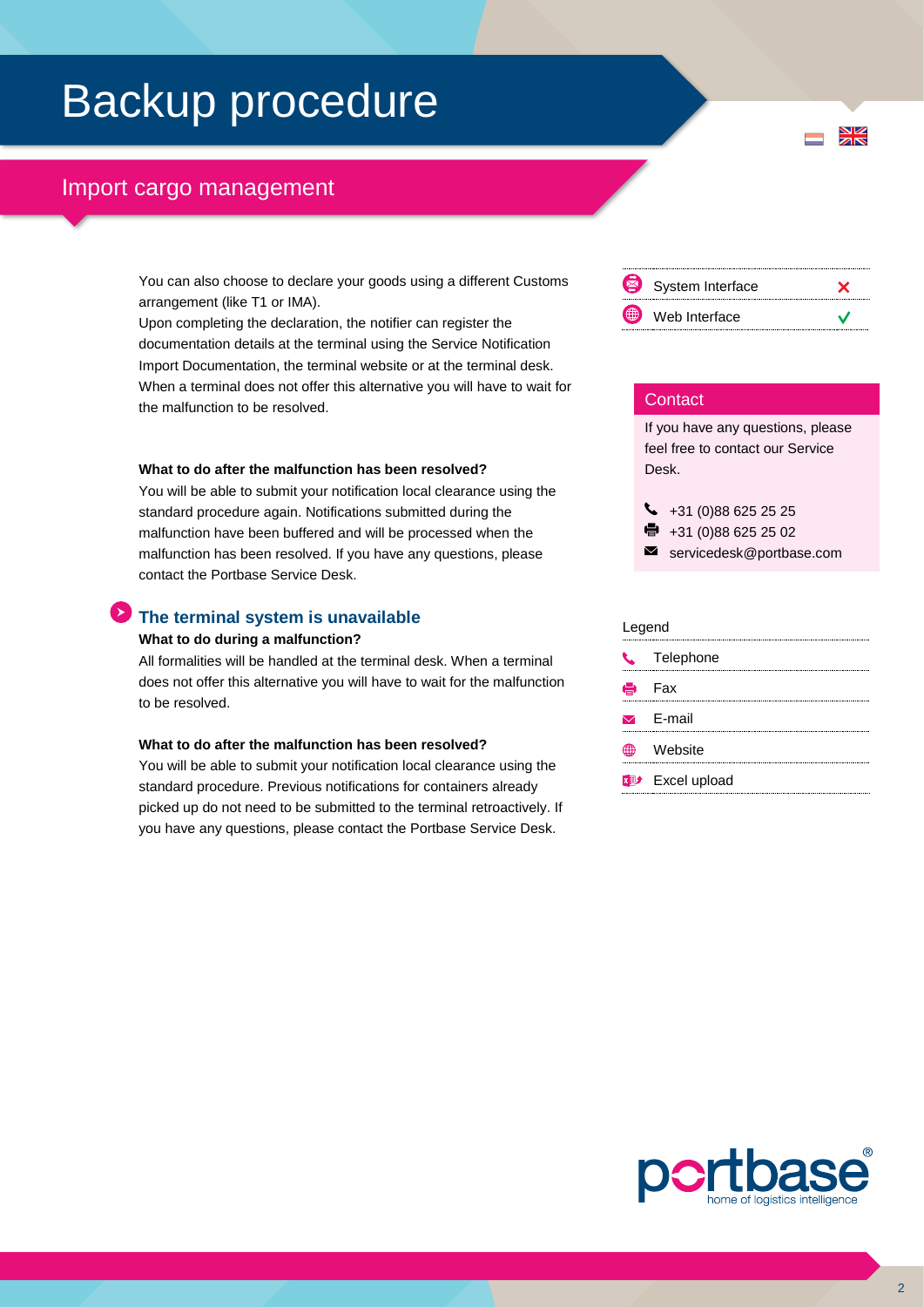## Back-up procedure

## Import cargo management

## **Terminal specific information**

| Terminal                       | Pre-notifying online via the<br>terminal website | <b>Terminal desk</b><br>present |
|--------------------------------|--------------------------------------------------|---------------------------------|
| <b>APM Terminals Rotterdam</b> | x                                                |                                 |
| APM Terminals Maasvlakte II    | X                                                | x                               |
| Barge Center Waalhaven         | $\mathbf{x}$ $\cdot$                             |                                 |
| <b>ECT City Terminal</b>       |                                                  |                                 |
| <b>ECT Delta Terminal</b>      |                                                  |                                 |
| Euromax Terminal Rotterdam     |                                                  |                                 |
| Rotterdam World Gateway        | x                                                | x                               |
| Uniport                        |                                                  |                                 |

\* For this terminal, you can submit documentation physically at the terminal desk.

## **Contactinformatie**

## **APM Terminals Rotterdam**

- $\bigcup$  0181 37 22 32
- $\blacksquare$  [rot.data-edi@apmterminals.com](mailto:rot.data-edi@apmterminals.com)
- <http://www.apmtrotterdam.nl/>

## **APM Terminals Maasvlakte II**

- **Department Data/Gate**
- $\begin{array}{c} \big\downarrow \ \end{array}$  010-7549656
- [mvii.datacenter@apmterminals.com](mailto:mvii.datacenter@apmterminals.com)
- [www.apmterminals.com/europe/maasvlakte/](http://www.apmterminals.com/europe/maasvlakte/) ⊕

## **Barge Center Waalhaven**

- 6 088-9440551
- [wdsbcw@waalhaven-group.nl](mailto:wdsbcw@waalhaven-group.nl)
- <http://waalhaven-group.nl/bargecenter/>

## **ECT Delta Terminal**

- $\begin{matrix} \bullet & 0181 278088 \end{matrix}$
- [customerservice@ect.nl](mailto:customerservice@ect.nl)
- **<sup>●</sup>** [http://myservices.ect.nl](http://myservices.ect.nl/)

### **Euromax Terminal Rotterdam**

- $\begin{array}{c} \big\downarrow \ \end{array}$  0181 27 80 88
- M customerservice@ect.nl
- **f** [http://myservices.ect.nl](http://myservices.ect.nl/)

## **Rotterdam World Gateway**

- $\bullet$  not applicable
- **M** dcg@rwg.nl
- [http://www.rwg.nl](http://www.rwg.nl/)

### **Uniport**

- $\begin{array}{cc} \bullet & 010 2996016 \end{array}$
- $\blacksquare$  not applicable
- **<sup><sup>9</sup>**</sup> [http://www.uniport.nl](http://www.uniport.nl/)

## portbase®